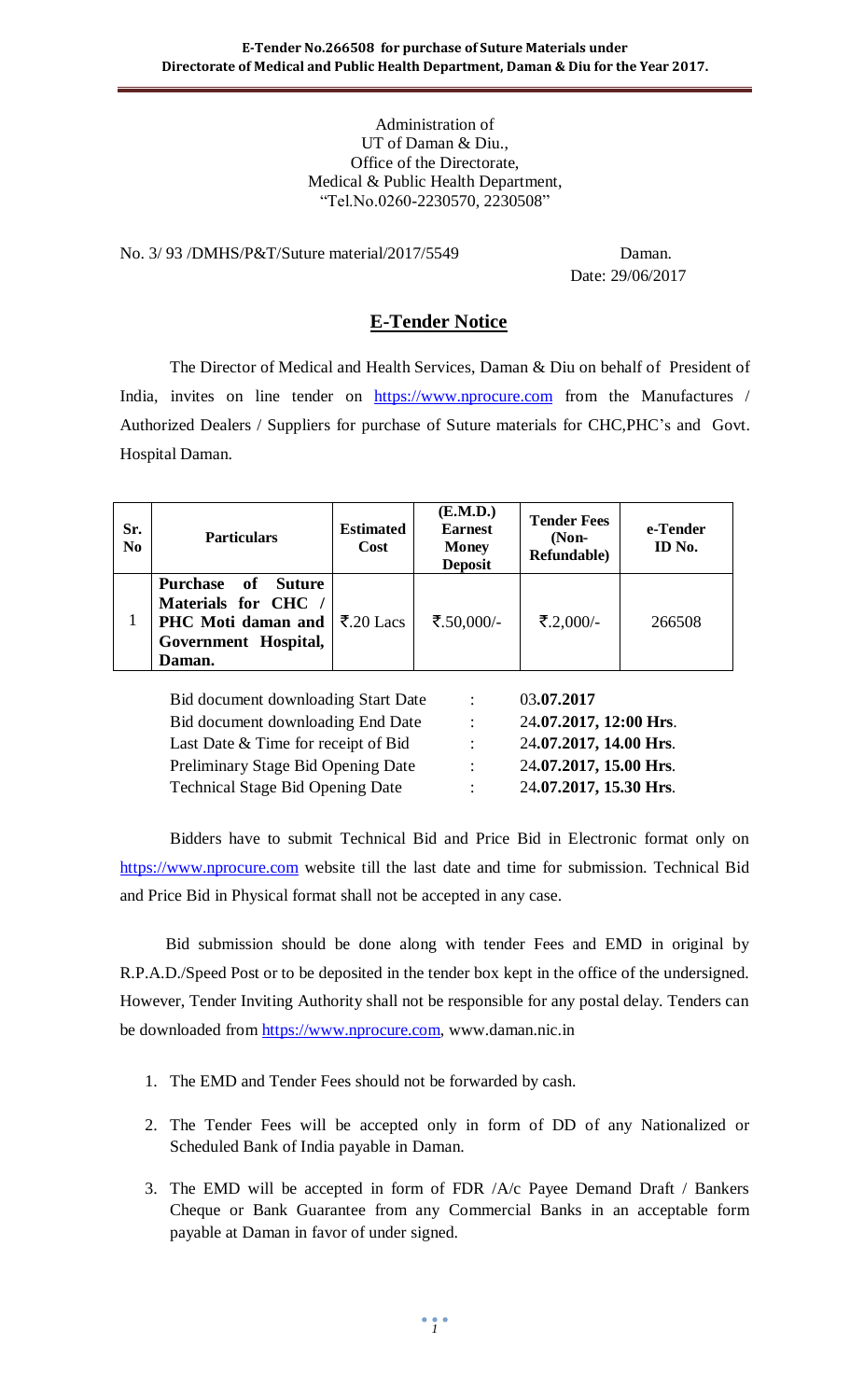The tender inviting authority reserves the right to accept or reject any or all the tender to be received without assigning any reasons thereof. Bidders shall have to post their queries on E-Mail address: [dmhs-daman-dd@nic.in.](mailto:dmhs-daman-dd@nic.in)

In case bidder needs any clarification or if training required for participating in online tender, they can contact the following office.

"(n) Code Solution – A division, GNFC Ltd.",

403, GNFC Info Tower, Bodakdev,

Ahmedabad-380054, Gujarat (India).

[E-Mail-nprocure@ncode.in](mailto:E-Mail-nprocure@ncode.in) Fax: + 917926857321

Website : [www.nprocure.com](http://www.nprocure.com/)

**Sd/- Director** Medical & Health Services**/** UT of Daman & Diu, "Tel.No.0260-2230470" email ID : dmhs-daman-dd@nic.in

Copy to :-

- 1) Field Publicity Officer, Daman for wide publicity in Newspaper.
- 2) NIC, Daman & Diu with a request to publish in Website.
- 3) Accounts Section, DMHS, Daman for information.
- 4) Store Dept, DMHS, Daman for information.
- 5) P&T Department, DMHS, Daman for information.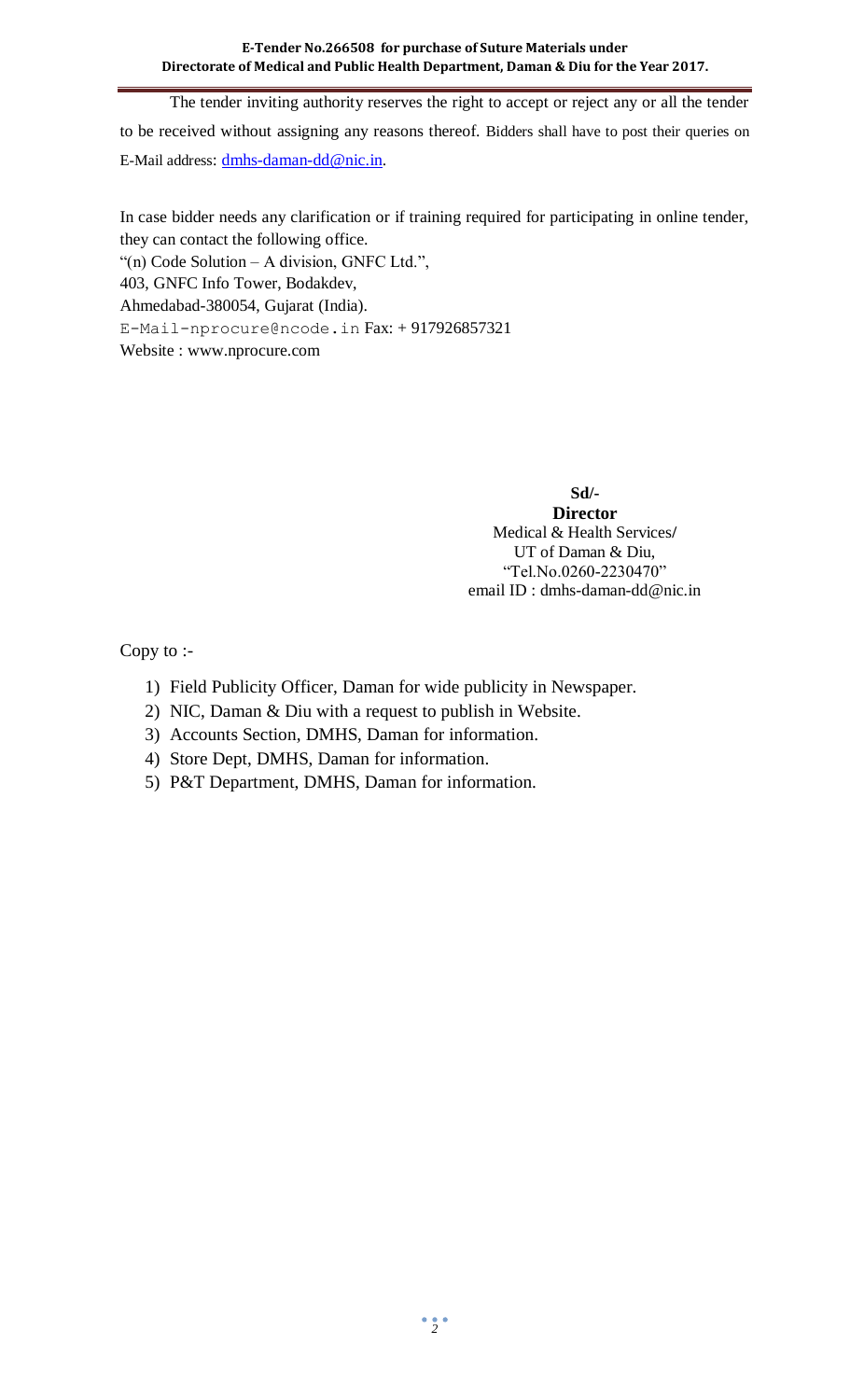#### U.T. ADMINISTRATION OF DAMAN & DIU, OFFICE OF THE DIRECTOR, MEDICAL AND HEALTH SERVICES, DAMAN

# Terms and Conditions for the **"Purchase of Suture Materialsfor CHC, PHC's and Govt. Hospital Daman."**

## **Instructions to Bidders :**

- 1) All Tender Documents can be downloaded free from the website [https://www.nprocure.com](https://www.nprocure.com/)
- 2) All bids should be submitted online on the website [https://www.nprocure.com](https://www.nprocure.com/)
- 3) The user can get a copy of instructions to online participation from the website [https://www.nprocure.com](https://www.nprocure.com/)
- 4) The suppliers should register on the website through the "New Supplier" link provided at the home page, the registration on the site should not be taken as registration or empanelment or any other form of registration with the tendering authority.
- 5) The application for training and issue of digital signature certificates should be made at least 72 hours in advance to the due date and time of tender submission.
- 6) For all queries regarding tender specifications and any other clauses included in the tender document should be addressed to personnel in tendering office address provided below:

**The Director Medical & Health Services, Primary Health Centre, Moti Daman, Daman - 396220. Tel: 0260-2230570, 2230508.**

- 9) All documents scanned/attached should be legible / readable. A hard copy of the same may be send which the department will be use if required. Uploading the required documents in [https://www.nprocure.com](https://www.nprocure.com/) is essential.
- 10) The Bidder has to give compliance for each quoted product for any false / misleading statement in compliance found any time during the procurement process, the bid shall be out rightly rejected & EMD shall be forfeited.

#### **Keydates:**

| $\mathcal{L}$             | 03.07.2017             |
|---------------------------|------------------------|
| $\mathcal{L}$             | 24.07.2017, 12:00 Hrs. |
| $\mathbb{R}^n$            | 24.07.2017, 14.00 Hrs. |
| $\mathcal{L}$             | 24.07.2017, 15.00 Hrs. |
| $\mathbb{R}^{\mathbb{Z}}$ | 24.07.2017, 15.30 Hrs. |
|                           |                        |

 The Tenders shall be submitted in two-bid system, wherein the Technical bid and Commercial Bid is to be filled online on [https://www.nprocure.com](https://www.nprocure.com/) and the EMD and Tender Fee has to be submitted in Tender Box along with a covering letter. The envelope should be super scribing as **"e-Tender - Sealed Cover of Bid for "Purchase of Suture Materials for CHC, PHC's and Govt. Hospital Daman."**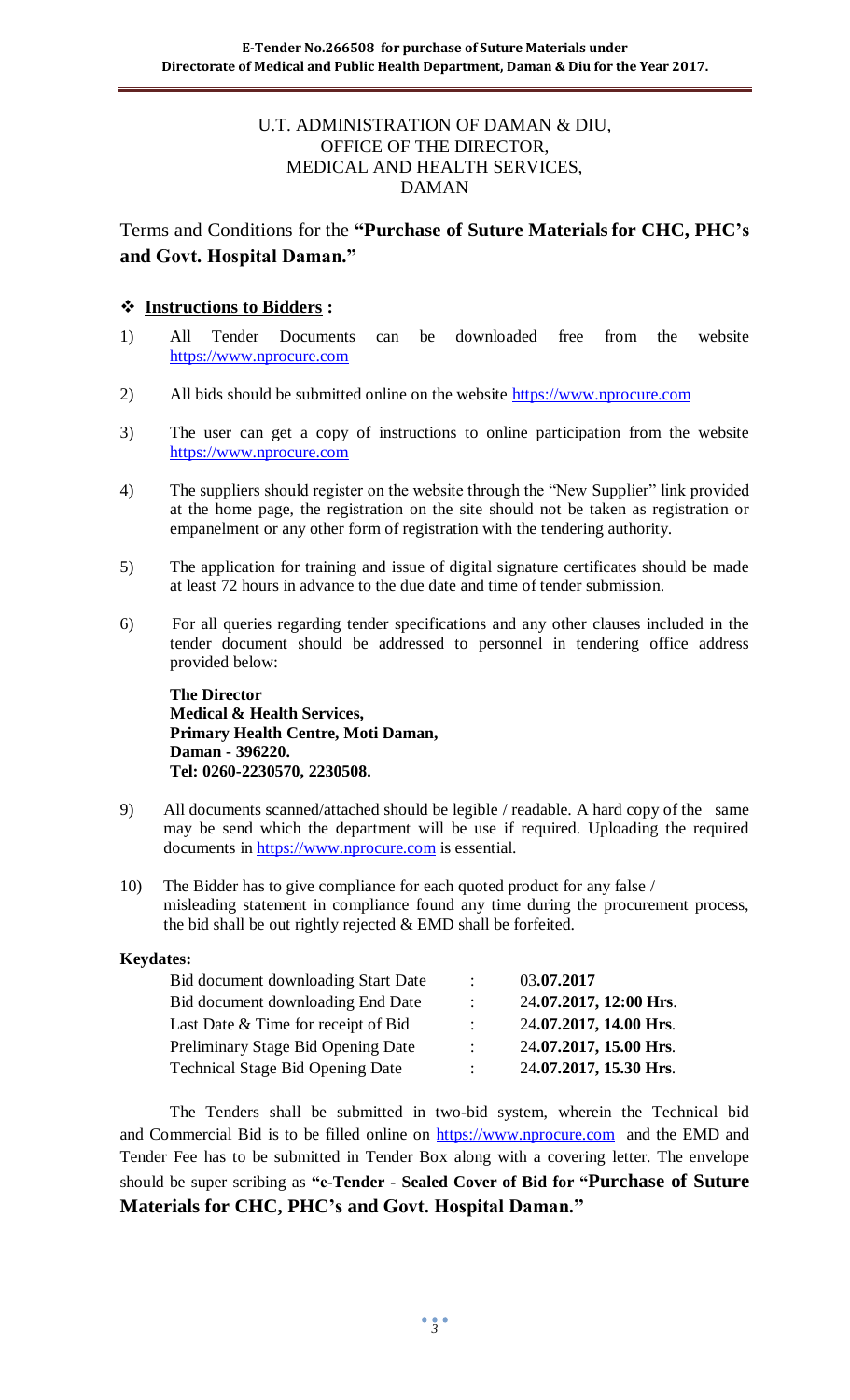#### The **EMD** and **Tender Fees** should be enclosed with **BID** only.

#### **Tender Fees (Non Refundable)** `**.2,000/- :**

- a. The Tender Fees should not be forwarded by cash.
- b. The Tender Fees (Non-Refundable) will be accepted only in form of DD/A/c payee in favor of **The Director of Medical & Health Services, Daman** from any Nationalized or Scheduled Bank of India payable in Daman.
- c. All tenders must be accompanied by Tender fees as specified in schedule otherwise tender will be rejected.

#### **Earnest Money Deposit** `.**50,000/- :**

- a. All tenders must be accompanied by EMD as specified in schedule otherwise tender will be rejected.
- b. The manufacturing units who are placed in Daman are exempted for Earnest Money Deposit. For getting exemption, tenderers have to furnish valid and certified documents along with the tender, otherwise tender will be rejected.
- c. Any firm desires to consider exemption from payment of Earnest Money Deposit, valid and certified copies of its Registration with D.G.S. & D. should be attached to their tenders.
- d. EMD can be paid in either of the form of following:
	- i. A/c Payee Demand Draft
	- ii. Fixed Deposit Receipts
	- iii. Bank Guarantee

In favor of **The Director of Medical & Health Services, Daman**  from any Nationalized or Scheduled Bank authorized by RBI to undertake Government Business.

- e. EMD should be valid upto **12 (Twelve Months)** from the date of its issuance.
- f. EMD in any other forms will not be accepted.
- g. EMD/Security Deposit shall be liable to be forfeited in following circumstances:
	- i. Tender is rejected due to failure of supply the requisite documents in proper format or giving any misleading statement or submission of false affidavit or fabricated documents.
	- ii. In case, the contractor does not execute the supply order placed with him within stipulated time, the EMD of the contractor will be forfeited to the Government and the contract for the supply shall terminated with no further liabilities on either party to the contract.
	- iii. Tenderer fails to replace the goods declared to be not of standard quality or not conforming to acceptable standards or found to be decayed/spoilt.
- h. The amount of Earnest Money paid by the tenderer(s) whose tenders are not accepted will be refunded to them by Demand Draft (as may be convenient to the Tender Inviting Officer if the amount is above  $\overline{\xi}$ .200/-) drawn on any Nationalized or Scheduled Bank payable at Daman. Where this mode of payment is not possible the amount will be refunded at the cost of the tenderer.
- i. Only on satisfactory completion of the supply order for and on payment of all bills of the contractor, as to be admitted for payment, the amount of Security Deposit/Earnest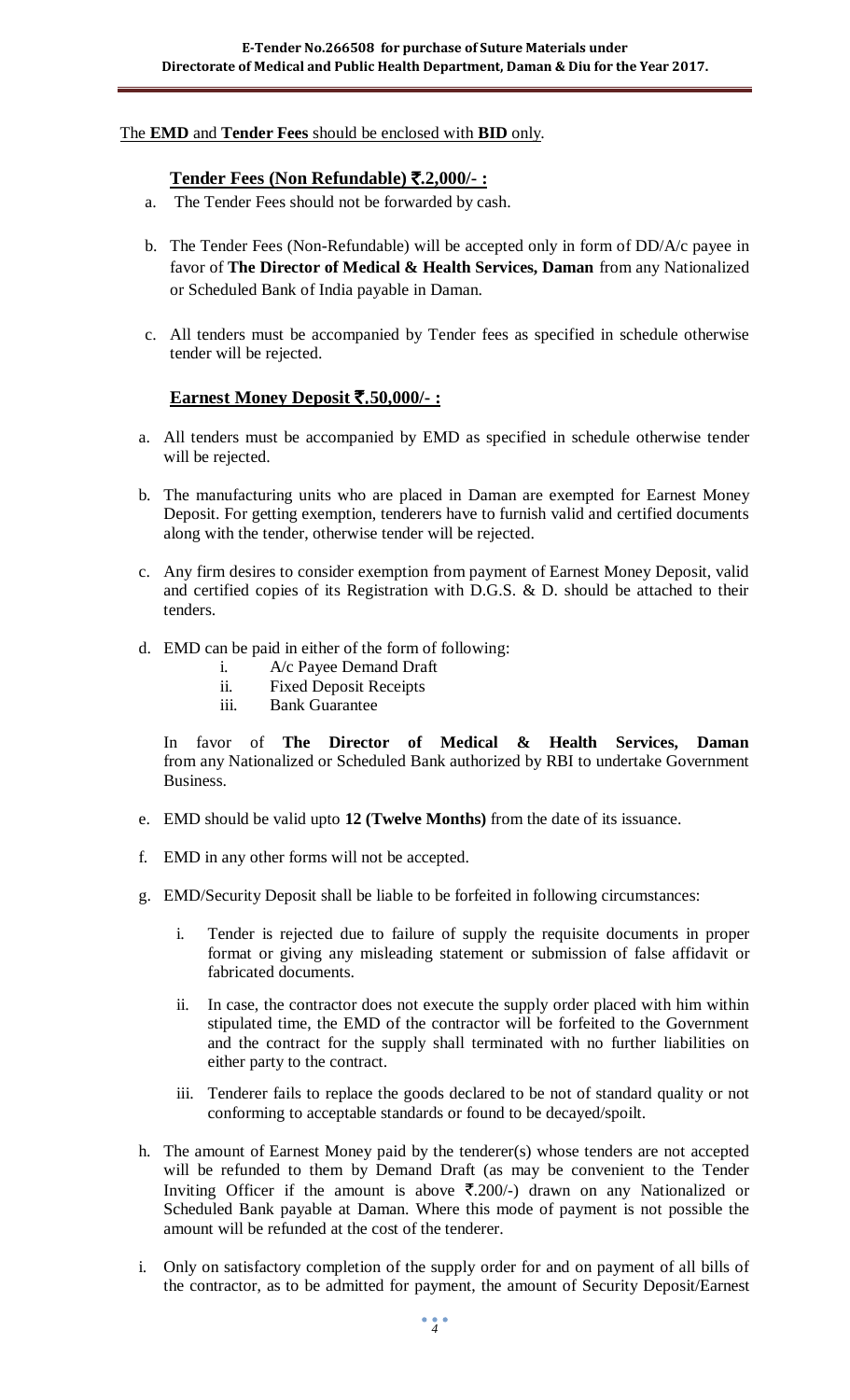Money will be refunded after expiry of guarantee/warranty period, if any, or any such date/period as may be mutually agreed upon.

- j. In case of failure to supply the store, materials etc. ordered for, as per conditions and within the stipulated time, the name articles will be obtained from the tenderer who offered next higher rates or from any other sources, as may be decided by the tender inviting Officer and the loss to the Government on account of such purchases(s) shall be recovered from the former contractor Security Deposit/Earnest Money or bills payable. The contractor shall have no right to dispute with such procedure.
- k. The Earnest Money(s) paid by the tender(s) earlier against any tender(s) or supply order(s) is not adjustable with Earnest Money required by these conditions.

#### **Security Deposit: (SD)**

- a. The successful tenderer will have to pay within 10 days from the date of demand, an amount equal to 10% of the total value of articles, which may be ordered, as the amount of security deposit.
- b. Non-receipt of Security Deposit within stipulated time will result in automatic cancellation of the order for supply without any intimation.
- c. However, in case if any articles are received for which the Security Deposit may not have been deposited, the full Security Deposit as may be due from the contractor will be recovered from the bill(s) for such articles.
- d. The Security Deposit(s) paid by the tender(s) earlier against any tender(s) or supply order(s) is not adjustable with Security Deposit required by these conditions.
- e. In case of failure to replace the accepted and rejected articles from the supplies made, as mentioned in the conditions the loss undergone by the Government will be recovered from the contractor Security Deposit or payment due of any bill(s) to the extend required.
- f. The tender inviting officer will consider extension of time for remitting the Security Deposit as demanded. However, in case of denial to consider such extension the contractor is bound to abide by the limit given and liable to make good for the loss made to the Government on account of his failure to abide by the time limit.

## **Conditions of Contract:**

#### **1. ACCEPTANCE OF TENDER:**

- a. The tender is liable for rejection due to any of the reasons mentioned below:
	- i. Non-Submission of tender within stipulated time online.
	- ii. Submission of tender physically in the Office but not submitted online on [https://www.nprocure.com](https://www.nprocure.com/)
	- iii. Tender is unsigned or not initialed on each page or with unauthenticated corrections.
	- iv. Non-payment of Earnest Money Deposit (if not exempted).
	- v. Non-Submission of required documents as mentioned in schedule.
	- vi. Conditional/vague offers.
	- vii. Unsatisfactory past performance of the tenderer.
	- viii. Items with major changes/deviations in specifications/ standard/ grade/ packing/ quality offered.
	- ix. Offering an accessory optional even though required to operate the instrument.
	- x. Submission of misleading/contradictory/false statement or information and fabricated/ invalid documents.
	- xi. Tenders not filled up properly.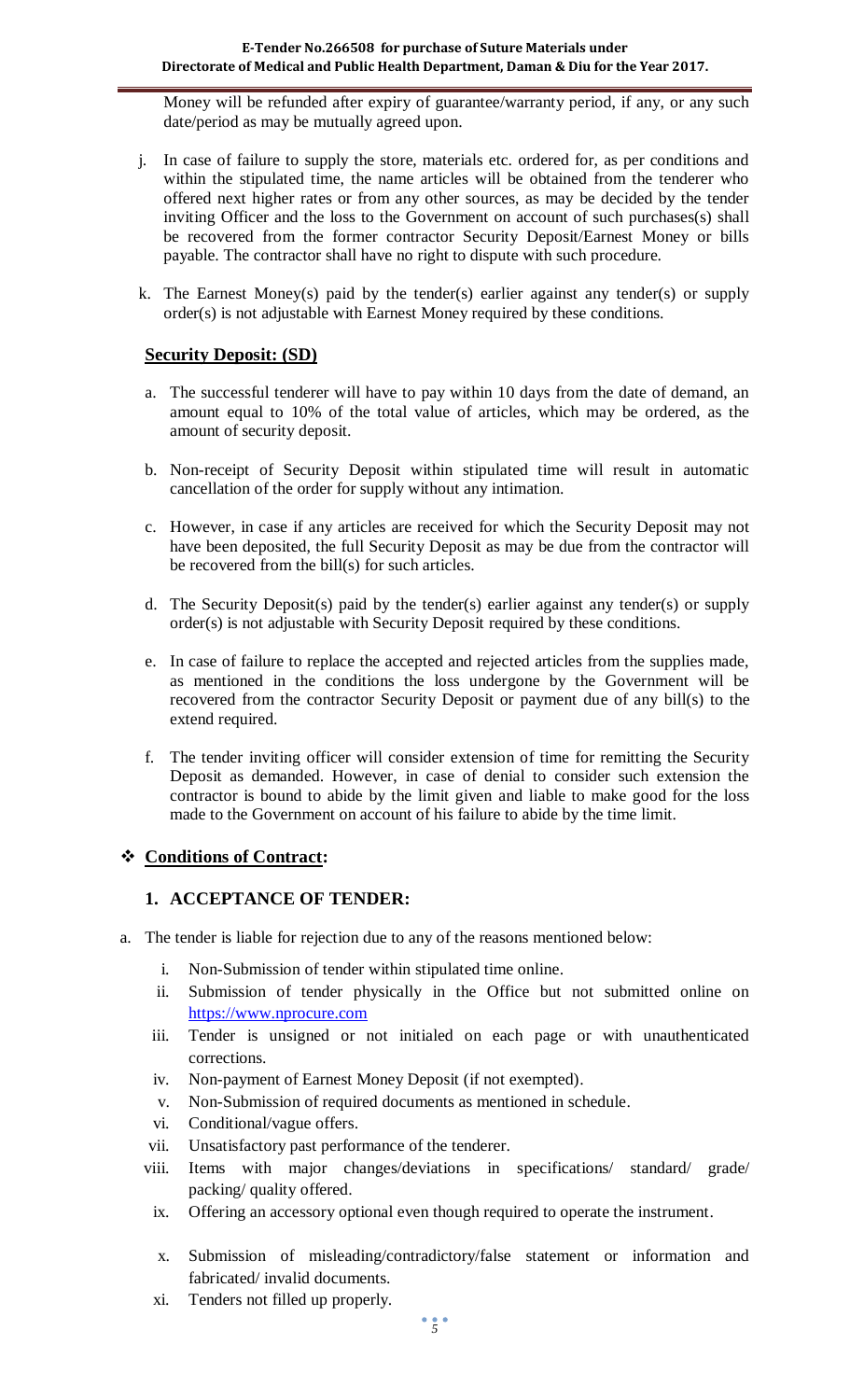- b. Any discount which the bidder wants to give has to be considered and total final bid amount has to be mentioned clearly in the price bid form on [https://www.nprocure.com](https://www.nprocure.com/)
- c. Discount offered after price bid opening will not be considered.
- d. The consolidated rates entered in the online website will be taken in to account for preparing price statements. However, the tender which is found technically acceptable as well as lowest in terms of evaluated rates only be considered for placing the order.
- e. The Director, Medical and Health Services may seek any clarifications / explanation / documentary evidence related to offer at any stage from tenderers if required.
- f. The rate should be quoted in the prescribed form given by the department; **the rate should be valid upto One Year from the date of tenderization**.
- g. All/Taxes/Duties/Royalties Charges payable on the sales/transport etc. within and/or outside the state shall be payable by the supplier.
- h. The decision of the Tender Inviting Officer for acceptance/rejection of any articles supplied including the decision for equivalent specifications, standard and quality etc. of articles shall be final.
- i. The right to accept or reject without assigning any reasons or all tenders in part or whole is reserved with the Tender Inviting Officer and his decision(s) on all matters relating to acceptance or rejection of the tenders as a whole or in part will be final and binding to all.
- j. No separate agreement will be required to be signed by the successful tender(s) for the purpose of this contract for supply. Rates tendered/offered in response to the concerned Tender Notice shall be considered as acceptance of all above terms and conditions for supply for all legal purpose.
- k. The rate(s) quoted should be strictly for free delivery at FOR CHC/PHC Moti Daman and Govt Hospital Daman and will be valid and operative for supply orders issued within one year from the date of invitation of tenders.
- l. The department shall not take any responsibility of unloading the goods; the successful bidder has to make arrangements for unloading at the site.
- m. Bidder / its sister concerns / companies where its Promoters / Directors either directly or indirectly are involved, should not have ever been blacklisted in tender / supplies by any state/Central Govt . Bidder should submit affidavit in this regard. The bidder should provide accurate information of litigation or arbitration resulting from contracts completed or under execution by him over the last ten years. False affidavit would lead to blacklisting and termination of the contract at any stage. In such cases all the losses that will arise out of this issue will be recovered from the Tenderer / Contractor and he will not have any defence for the same. In case of bidder / principal is involved / penalized under any investigation of CVC or any State/Central Govt. Commission in relation to the similar work project issue; the bid will be out rightly rejected.
- n. The tendered quantity is tentative and the actual purchase can be 20% Less or More than the quantity put to tender for all items and the tenderer is bond to supply such requirement without any demur.

#### o. **The tenderer should attached scanned copies of :**

- **1. License in field of supply.**
- **2. PAN No.**
- **3. Sales Tax No/ VAT Reg.**
- **4. Non-Conviction Certificate obtained from FDA.**
- **5. Terms & Conditions of Tender Documents duly stamped and signed on each page.**
- **6. Schedule of Specifications duly stamped and signed on each page.**
- **7. Annual Turnover for Last 3 years.**
- **8. Letter / Undertaking Mentioning is Reputed Manufacturer / Authorized Distributors/ Suppliers.**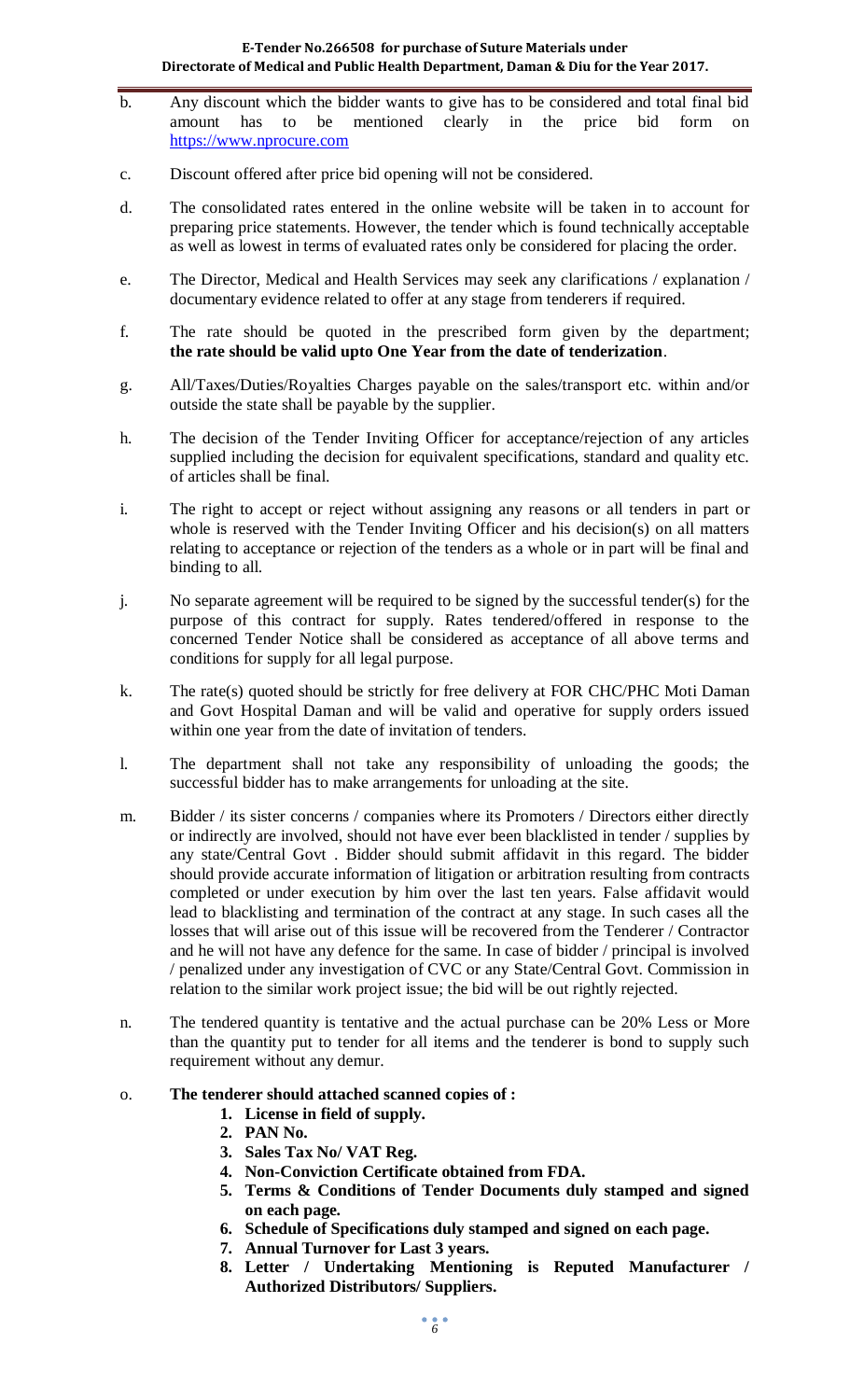## **2. TERMS OF WORK EXECUTION :**

- a. Extension of time limit of work order shall be considered by the Tender Inviting Officer. The extension so granted may be without levy of compensation for delay in execution of work the cost of work order for at the discretion of the authority competent to grant extension of time limit provided such request is made well in time, depending upon the circumstances and such decision in the matter will be final.
- b. Inspection will be carried out in the premises of DMHS. If goods to be inspected in factory premises all expenditure to be borne by the Tenderer.

## **3. Bid Evaluation Methodology :**

A. **Preliminary Evaluation**: Tender Fee and EMD Submission.

#### B. **Technical Evaluation:**

- Scrutiny of technical specifications and other relevant documents as asked by the department with the quoted specification.
- Scrutiny of Compliance Statement given by the bidder.
- Technical Demonstration if required.
- C. **Financial Evaluation**: Lowest quoted offered by Technically Qualified Bidders

#### **4. PAYMENT TERMS :**

- a. 100% of the invoice amount will be paid only after competition of work successfully and submission of Security deposit i.e. 10% of the tender value.
- b. Price escalation clause will not be entertained under any circumstances.
- c. All bills should be in **TRIPLICATE** and should invariably mention the number and date of work order.
- d. All bills for amount above  $\overline{\mathfrak{F}}.5,000/4$  should be pre-receipted on a Revenue Stamp of proper value. Bills for amount exceeding  $\overline{\xi}$ .5,000/- not pre-receipted on Revenue Stamp of proper value will not be accepted for payment.
- e. Each bill in which Service Tax is charged must contain the following certificates on the body of the bill: **"CERTIFIED"** that the service on which Service Tax has been charged have not been exempted under the Central Service Tax Act or the

Rules made there under and the amount charged on account of Service Tax on these service is not more than what is payable under the provisions of relevant Act or Rules made there under".

- f. No extra charge for transportation, forwarding and insurance etc. will be paid on the rates quoted.
- g. The rates should be quoted only for the work specified in the list of requirement.

Signature of Agency With Rubber Stamp

#### **Sd/- Director** Medical & Health Services Daman & Diu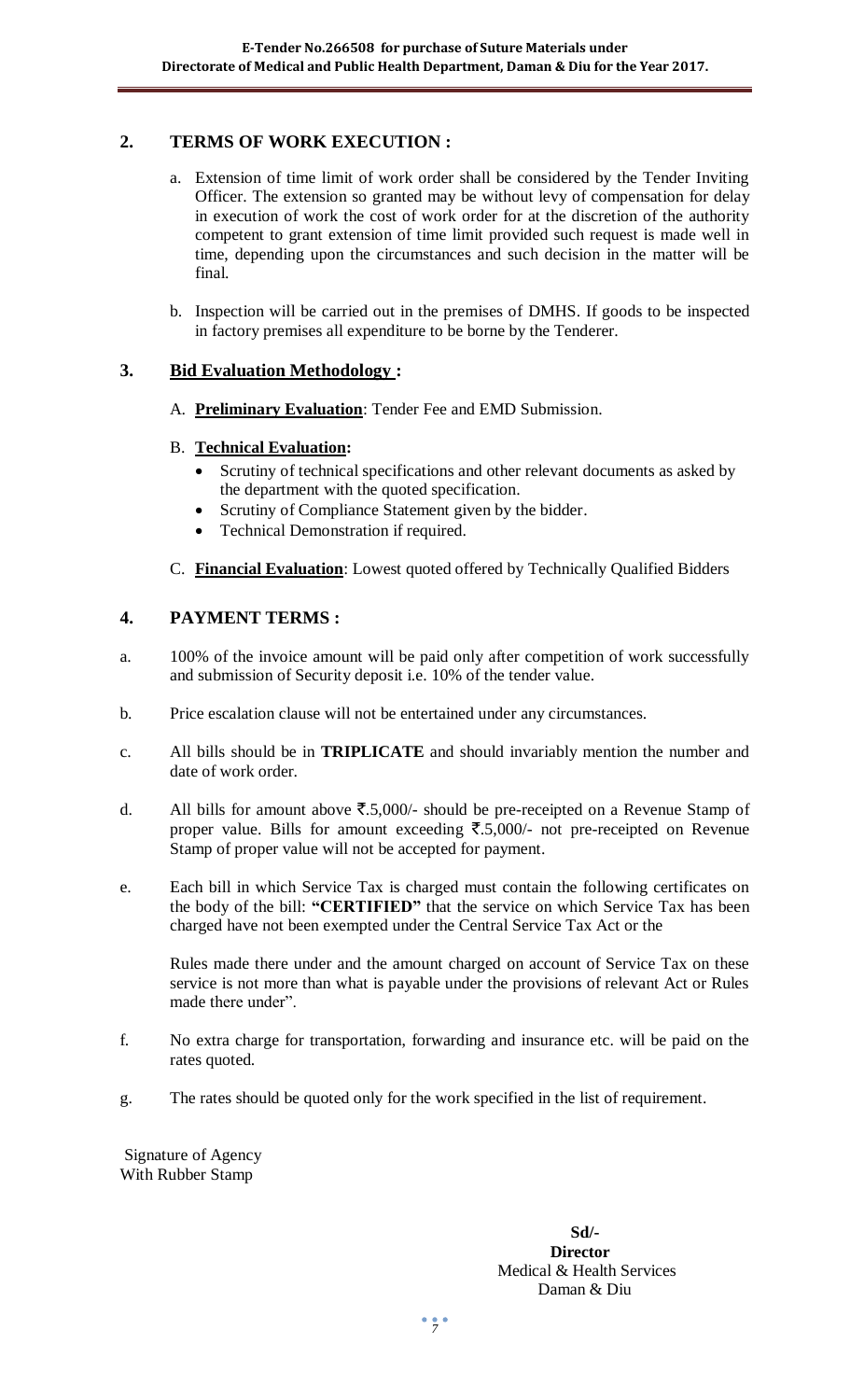"Tel.No.0260-2230570, 2230508"

## **ANNEXURE- B**

| Sr.<br>No. | <b>Document / Certificate</b>                                                                                                                       | <b>Uploaded &amp;</b><br><b>Enclosed</b> | At<br>Page No. |
|------------|-----------------------------------------------------------------------------------------------------------------------------------------------------|------------------------------------------|----------------|
| A.         | <b>General Documents:</b>                                                                                                                           |                                          |                |
| 01         | <b>Tender Fees</b>                                                                                                                                  | Yes / No                                 |                |
| 02         | <b>EMD</b>                                                                                                                                          | Yes / No                                 |                |
| 03         | PAN No.                                                                                                                                             | Yes / No                                 |                |
| 04         | Sale Tax Reg. / VAT Reg.                                                                                                                            | Yes / No                                 |                |
| 04         | License in field of supply.                                                                                                                         | Yes / No                                 |                |
| 06         | Non-Conviction Certificate obtained from FDA.                                                                                                       | Yes / No                                 |                |
| 07.        | Scan copy of Terms and Conditions of the tender<br>documents duly Stamped and Signed on each page.                                                  | Yes / No                                 |                |
| 08         | Scan copy of Schedule of Documents correctly filled<br>with Stamped and Signed on each page. (Scope of<br>Work)                                     | Yes / No                                 |                |
| 09         | Annual Turnover for Last 3 Years duly stamped and<br>signed by CA.                                                                                  | Yes / No                                 |                |
| 10         | Undertaking<br>Mentioning<br>in<br>Reputed<br>Letter<br>$\sqrt{2}$<br>Manufacturer / Authorized Distributors/ Suppliers of<br>the items prescribed. | Yes / No                                 |                |

#### **SCHEDULE OF DOCUMENTS ATTACHED**

It is verified that all the certificates / permissions / documents are valid and current as on date and have not been withdrawn/cancelled by the issuing authority. It is further verified that the representants at above, declaration part are as per the format prescribed by the Administration and it is clearly and distinctly understood by me/us that the tender is liable to be rejected if on scrutiny and of these certificates is found to be not as per the prescribed format of Administration.

I/We further undertake to produce on demand the original certificate / permission / document for verification at any stage during the processing of the tender.

Date:

Place:

Sign & Stamp of tenderer.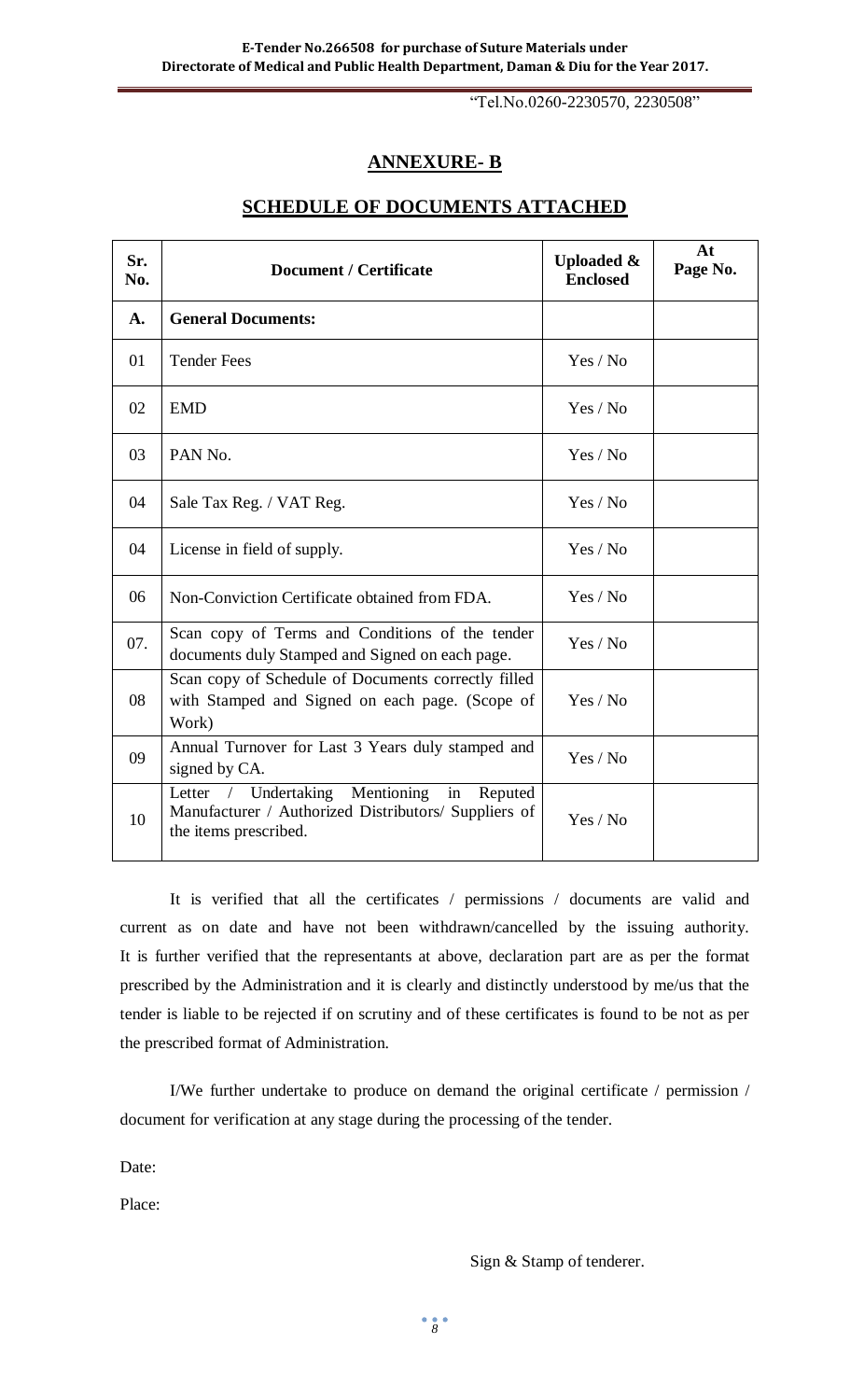# **Annual Turnover of the year 2014-15, 2015-16 & 2016-17.**

Name of the Firm: \_\_\_\_\_\_\_\_\_\_\_\_\_\_\_\_\_\_\_\_\_\_\_\_\_\_\_\_\_\_\_\_\_\_\_\_\_\_\_\_\_\_\_\_\_\_.

Address: \_\_\_\_\_\_\_\_\_\_\_\_\_\_\_\_\_\_\_\_\_\_\_\_\_\_\_\_\_\_\_\_\_\_\_\_\_\_\_\_\_\_\_\_\_\_\_\_\_\_\_\_\_\_.

Contact No.

| Sr.No | Financial Year | Turnover<br>(Rs. In Lacs) |
|-------|----------------|---------------------------|
|       |                |                           |
|       |                |                           |
|       |                |                           |

Signature of the CA with Seal

Name: \_\_\_\_\_\_\_\_\_\_\_\_\_\_\_\_\_\_\_\_\_

M. No. \_\_\_\_\_\_\_\_\_\_\_\_\_\_\_\_\_\_\_\_\_\_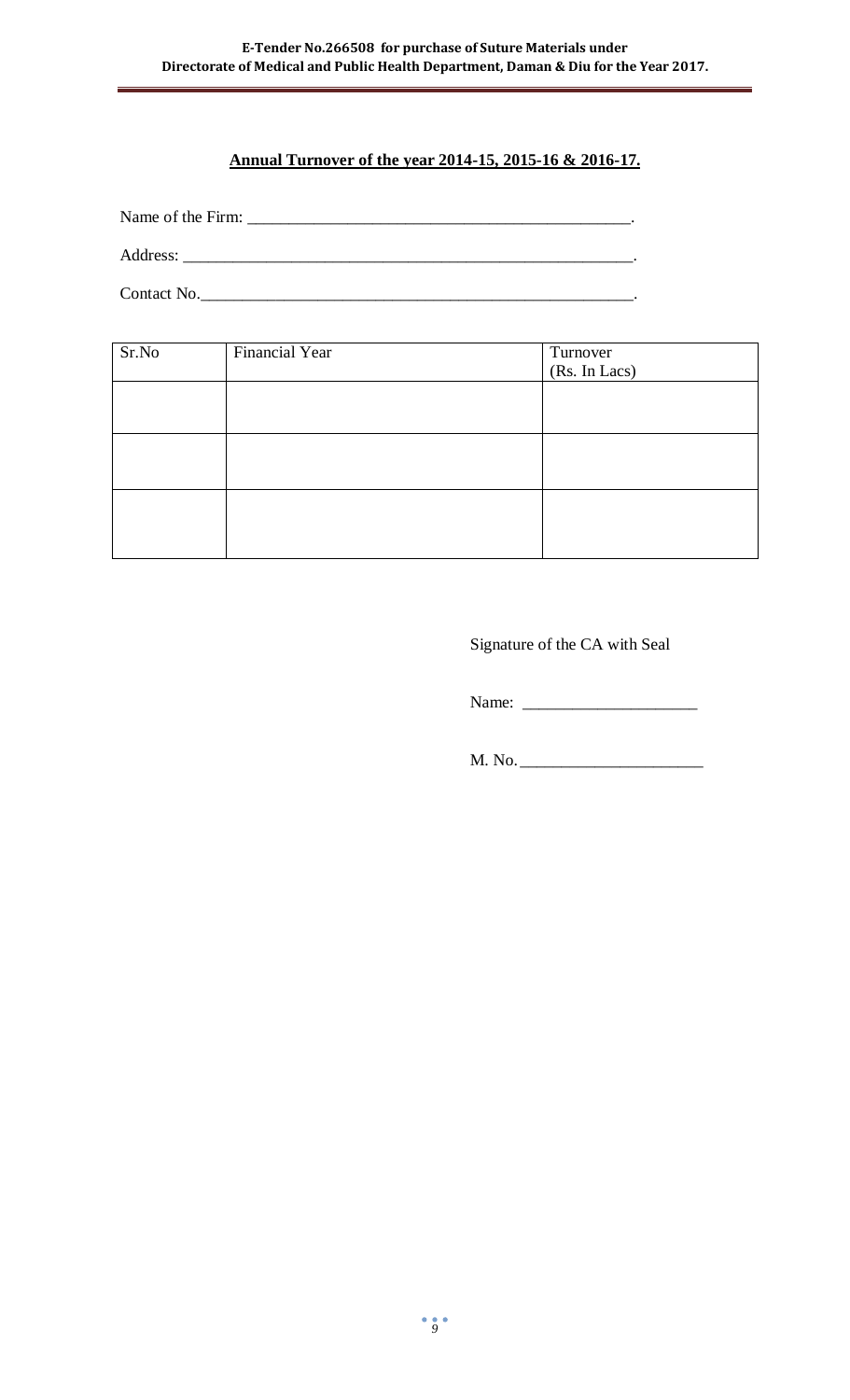# **Scope of Work :**

## **Schedule of Specifications and Allied Technical Details:**

# **Purchase of Suture Material for CHC, PHC's and Govt. Hospital Daman under Directorate of Medical & Public Health Department, Daman.**

| Sr.<br>No.     | <b>Particulars</b>                                      | MFG Co.                                                          | <b>Unit</b> | <b>Approx</b><br><b>Qty Regd</b> | Company<br><b>Offered</b> |
|----------------|---------------------------------------------------------|------------------------------------------------------------------|-------------|----------------------------------|---------------------------|
| $\mathbf{1}$   | Black braided silk 1 R 825                              | Persal England,<br>Ethicon, B Braun or<br>Equivalent             | 1 reel      | 20                               |                           |
| $\overline{2}$ | Black braided silk 3.0 R 822                            | Persal England,<br>Ethicon,<br>B<br>Braun or Equivalent          | 1 reel      | 8                                |                           |
| 3              | Black braided silk 4.0 R 821                            | J & J, Ethicon, B<br><b>Braun or Equivalent</b>                  | 1 reel      | 5                                |                           |
| 4              | Catgut chromic 1.0 NW 4242<br>EP Round Body             | J & J, Ethicon, B<br>Braun or Equivalent                         | 1 pic       | 1464                             |                           |
| 5              | Catgut chromic 0 NW 4246 EP<br>Round Body               | J & J, Ethicon, B<br>Braun or Equivalent                         | 1 pic       | 200                              |                           |
| 6              | Catgut Chromic 1.0 F 4246<br>1/2 Circle Round Body 76cm | J & J, Ethicon, Relyon,<br><b>B Braun or Equivalent</b>          | 1 pic       | 200                              |                           |
| $\overline{7}$ | Plain Catgut 2 / 0 5033                                 | J & J, Ethicon, Relyon,<br><b>B Braun or Equivalent</b>          | 1 pic       | 12                               |                           |
| 8              | Plain Catgut 3/04238                                    | J & J, Ethicon, Relyon,<br><b>B Braun or Equivalent</b>          | 1 pic       | 12                               |                           |
| 9              | Ethibond Suture No-2 W 4843                             | J&J, Ethicon, B Braun<br>or "Equivalent"                         | 1 pic       | 120                              |                           |
| 10             | Ethibond Suture No-5 5XL<br>4846                        | J&J, Ethicon, B Braun<br>or "Equivalent"                         | 1 pic       | 60                               |                           |
| 11             | Ethilon 1 R/C                                           | J & J, Ethicon, B<br><b>Braun or Equivalent</b>                  | 1 pic       | 560                              |                           |
| 12             | Ethilon 1 / 0 R/C 3338                                  | J & J, Ethicon, B<br><b>Braun or Equivalent</b>                  | 1 pic       | 1380                             |                           |
| 13             | Ethilon 2.0 NW 3336 reverse<br>cutting                  | J & J, Ethicon, B<br><b>Braun or Equivalent</b>                  | 1 pic       | 1240                             |                           |
| 14             | Ethilon 3.0 NW 3328 Cutting<br>Needle                   | J & J, Ethicon, B<br>Braun or Equivalent                         | 1 pic       | 1024                             |                           |
| 15             | Ethilon 4.0 NW 3357 Cutting<br>Needle                   | J & J, Ethicon, B<br>Braun or Equivalent                         | 1 pic       | 30                               |                           |
| 16             | Ethilon 4 / 0 R/C 3318                                  | J & J, Ethicon, B<br><b>Braun or Equivalent</b>                  | 1 pic       | 36                               |                           |
| 17             | Mersilk 2-0 5036 Cutting<br>Needle                      | Smith & Nephew, J &<br>J, Suture India,<br>Ethicon or Equivalent | 1 pic       | 874                              |                           |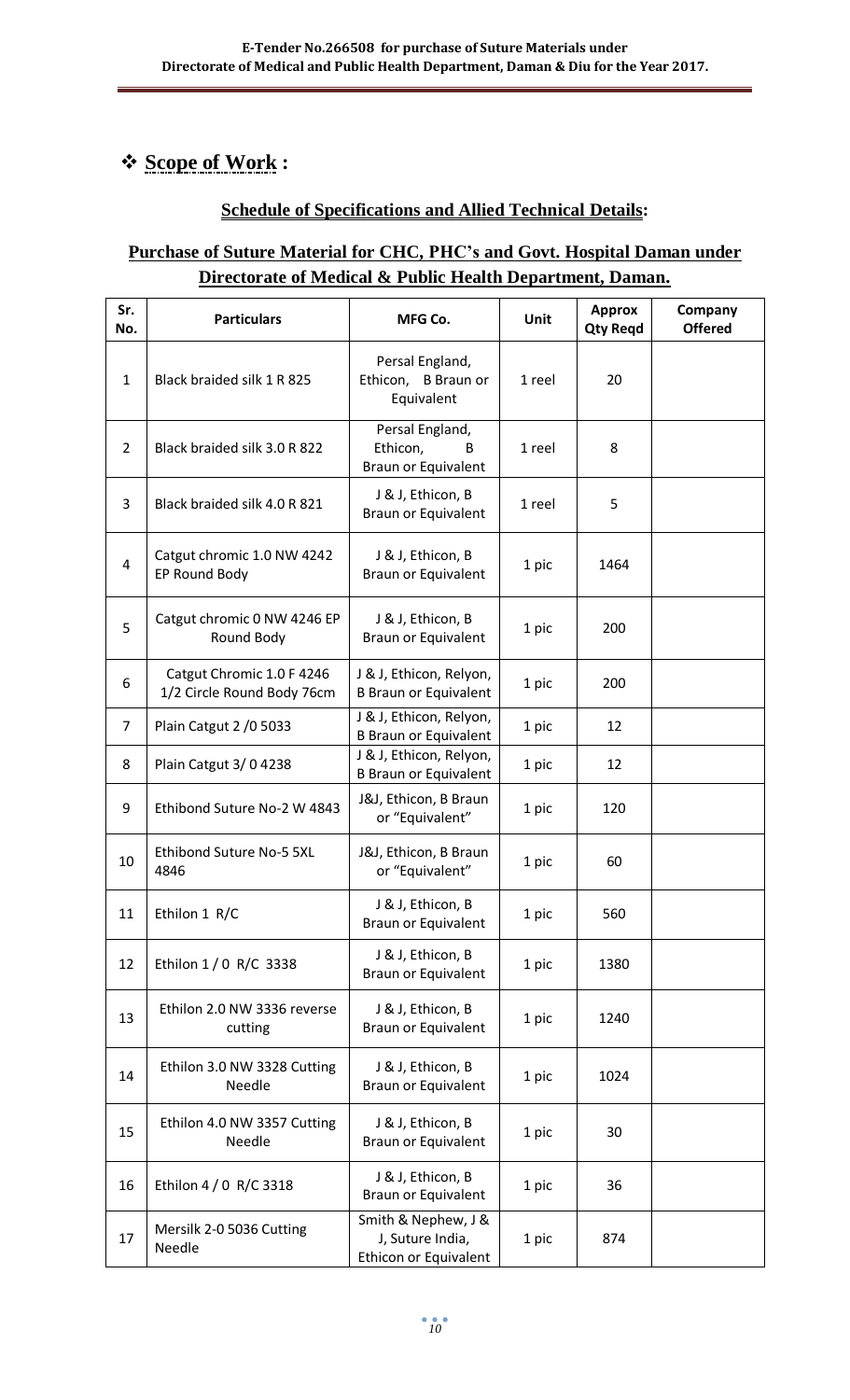#### **E-Tender No.266508 for purchase of Suture Materials under Directorate of Medical and Public Health Department, Daman & Diu for the Year 2017.**

| 18 | Mersilk 2-0 NW 5065 round<br>body             | J & J, Ethicon, B<br><b>Braun or Equivalent</b>             | 1 pic | 72  |  |
|----|-----------------------------------------------|-------------------------------------------------------------|-------|-----|--|
| 19 | Mersilk 3-0 5087 Round<br>Needle              | B Braun, J & J, Suture<br>India, Ethicon or<br>Equivalent   | 1 pic | 190 |  |
| 20 | Mersilk 3-0 5002 cutting<br>Needle            | B Braun, J & J, Suture<br>India, Ethicon or<br>Equivalent   | 1 pic | 12  |  |
| 21 | Monocryl 3.0 1326 Cutting<br>Needle           | J & J, Ethicon, B<br><b>Braun or Equivalent</b>             | 1 pic | 100 |  |
| 22 | Monocryl 4.0 1205 Cutting<br>Needle           | J & J, Ethicon, B<br><b>Braun or Equivalent</b>             | 1 pic | 60  |  |
| 23 | Prolene 1 NW 843                              | J & J, Ethicon, Smith<br>& Nephew, Ethilon or<br>Equivalent | 1 pic | 180 |  |
| 24 | Prolene 1 / 0 NW 805                          | J & J, Ethicon, Smith<br>& Nephew, Ethilon or<br>Equivalent | 1 pic | 60  |  |
| 25 | Prolene 1.0 NW842/846 C/N<br>Round Body       | J & J, Ethicon, Smith<br>& Nephew, Ethilon or<br>Equivalent | 1 pic | 204 |  |
| 26 | Prolene 2-0 SN 841/844                        | J & J, Ethicon, Smith<br>& Nephew, Ethilon or<br>Equivalent | 1 pic | 84  |  |
| 27 | Vicryl 1 NW 2347 Round<br>Body                | J & J, Ethicon, B<br>Braun or Equivalent                    | 1 pic | 120 |  |
| 28 | Vicryl 1.0 NW 2534 Cutting<br>Needle          | J & J, Ethicon, B<br>Braun or Equivalent                    | 1 pic | 132 |  |
| 29 | Vicryl 2.0 NW 2317 Round<br>Body              | J & J, Ethicon, B<br><b>Braun or Equivalent</b>             | 1 pic | 180 |  |
| 30 | Vicryl 3.0 NW 2328                            | J & J, Ethicon, B<br><b>Braun or Equivalent</b>             | 1 pic | 12  |  |
| 31 | Vicryl 3.0 NW 2515 Round<br><b>Body M2471</b> | J & J, Ethicon, B<br><b>Braun or Equivalent</b>             | 1 pic | 60  |  |
| 32 | Ethilon 8-0 3343 cutting<br>needle            | J & J, Ethicon, B<br>Braun or Equivalent                    | 1 pic | 72  |  |
| 33 | Ethilon 9 / 0 NW 3714 DN                      | J & J, Ethicon, B<br><b>Braun or Equivalent</b>             | 1 pic | 12  |  |
| 34 | vicryl 9-0 cutting body                       | J & J, Ethicon, B<br><b>Braun or Equivalent</b>             | 1 pic | 24  |  |
| 35 | Vicryl Rapid no 0 Cutting<br>Body             | J & J, Ethicon, B<br><b>Braun or Equivalent</b>             | 1 pic | 600 |  |
| 36 | Vicryl Plus 1-0 Cutting Body                  | J & J, Ethicon, B<br><b>Braun or Equivalent</b>             | 1 pic | 24  |  |
| 37 | Vicryl Plus 2-0 Cutting Body                  | J & J, Ethicon, B<br><b>Braun or Equivalent</b>             | 1 pic | 24  |  |
| 38 | Vicryl Plus 3-0 R/B                           | J & J, Ethicon, B<br><b>Braun or Equivalent</b>             | 1 pic | 72  |  |